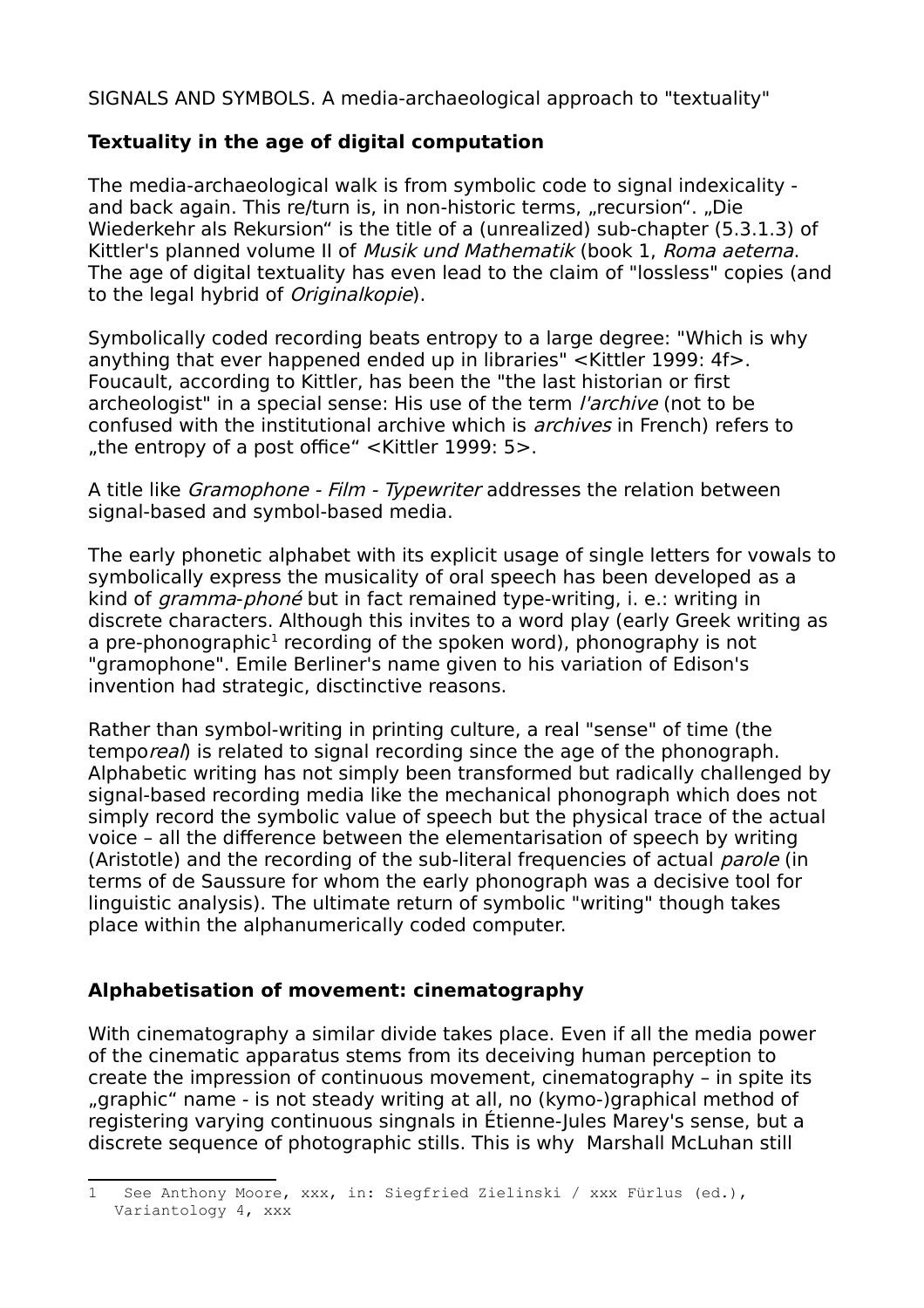subsumes cinematography under the "mechanic" Gutenberg age. Images recorded on celluloid are technically configurated like in printing.

### **Radical media archaeology vs. contextualism**

Media archaeology thinking first of all addresses the structural level of media practice; the governing techno-logical laws, such as Internet protocols or the von-Neumann-architecture of digital computers. Furthermore, it is an aesthetics of anlysis: the "cold gaze" of distanced understanding. Then it is an "archivology", that is: deeply obliged to archival evidence and technological precision (circuit diagrams as source of evidence, f. e.), and finally, it might even result in an art form (as exercised f. e. by Paul de Marinis) which displays media in its archaic basics as opposed to the intangible hiddenness of microchip based processes.

In addition, media archaeology is a form of generating knowledge with the media themselves as active agents respectively archaeologists, like digital signal processing which restored early "phonographic" records of John Logie Baird's experimental electro-mechanical television.

It is a gesture of "open source" (de-constructing hardware) not only in the sense of public usage of source codes in programming, but as well in the sense of dis-mantling media from their designed enframing, like "platform studies" perform it.

Finally, media archaeology is an approach close to the materiality of media, here akin to Classical Archaeology which deals with the material remains of a culture (as opposed to philological hermeneutics). But let us not be seduced by the archaeological metaphor. Admittedly, a certain nostalgia for so-called "dead media" (Bruce Sterling) and "the analogue" is a driving bias, but this melancholy should be kept private. Media archaeology is n o t about beginnings, about origins in the temporal sense, but rather about the arché, the laws governing media in action. These principles are rather structural than temporal, though it happens that at its emergence a medium most openly reveals its structures before it becomes dissimulated by interfaces.

This is a techno-deterministic, that is: machine- and code-centered form of media studies indeed<sup>[2](#page-1-0)</sup>, an archaeological / archivologicalbeing rooted as much in Foucault's definitions<sup>[3](#page-1-1)</sup> as it is connected with Marshall McLuhan's noncontentist media analysis. The field of (new) media theory seems split between two very different approaches: "Media archaeologists, like Kittler, Wolfgang Ernst or Alexander Galloway describe the non-discursive practices of the techno-cultural archive. Media phenomenologists like Katherine Hayles, Tara McPherson or Mark B. N. Hansen analyze how phenomena in various media

<span id="page-1-0"></span><sup>2</sup> As expressed in Wendy Hui Kyong Chun, Introduction. Did Someone Say New Media?, in: New Media, Old Media. A History and Theory Reader, eds. Wendy Hui Kyong Chun / Thomas Keenan, New York / London (Routledge) 2006, 1-10 (4)

<span id="page-1-1"></span><sup>3</sup> The archive "governs the appearance of statements as unique events", whereas archaeology "questions the already-.said at the level of its existence <...> and the general archive system to which it belongs": Michel Foucault, The Archaeology of Knowledge, New York (Tavistock) 1972, 129 and 131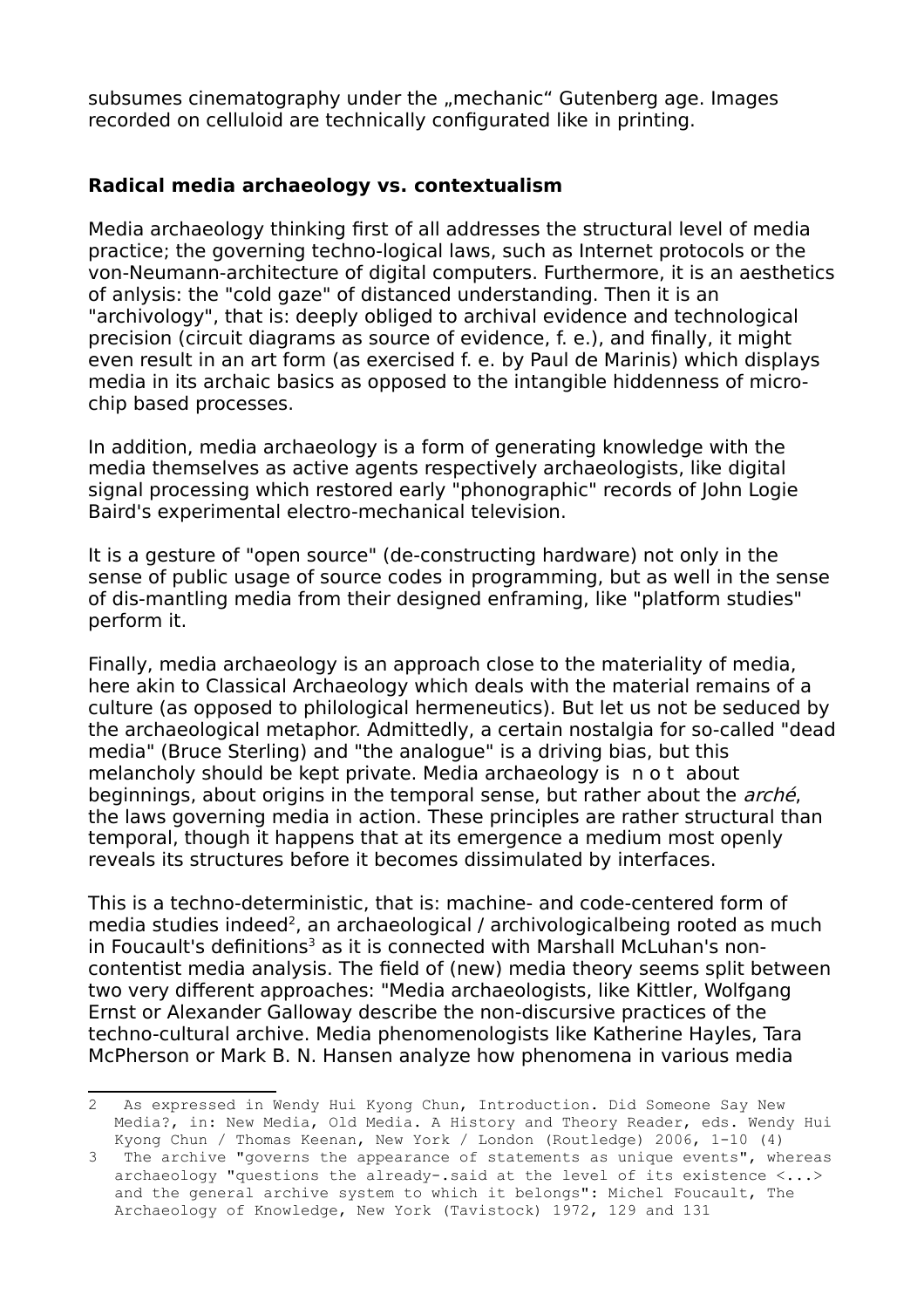appear to the human cognitive apparatus, that is, to the mind and senses"<sup>[4](#page-2-0)</sup> - an epistemological positioning maybe in the best sense of Heraclit's pre-Socratic notion of *harmonía*<sup>[5](#page-2-1)</sup>.

In the discussion of, e. g., what is an "image" in the age of new (that is, electronic and digital) media, phenomenology, in an explicit Bergsonean tradition, insists on the coming-into-being of the mediated image in the "enframing" acts of the human bodily cognition.<sup>[6](#page-2-2)</sup> Radical media archaeology as a form of "posthuman cultural studies"<sup>[7](#page-2-3)</sup>, rather takes the point of view (*theoría*) of the machine itself.<sup>[8](#page-2-4)</sup> Non-discursive media archaeology (different from, e. g., Zielinski's version of media archaeology, recently re-phrased as "variantology"<sup>[9](#page-2-5)</sup>) is going to the roots (Greek *arché*) in two ways: to the archive (in order to open the time-critical *momentum*<sup>[10](#page-2-6)</sup> and its temporal horizons), and in the sense of the mathematical square root "√" as a constitutive force in algorithmic, techno-mathematical media.

Media archaeology exercises a close examination of technical media as they actually operate, while maintaining a hermeneutially distancing look (akin to the "passion of distance" which Friedrich Nietzsche once declaired to be his method of analysis). $<sup>11</sup>$  $<sup>11</sup>$  $<sup>11</sup>$ </sup>

Media studies acknowledge both the non-human agencies (Bruno Latour) and their discursive dependencies<sup>[12](#page-2-8)</sup> but tends to privilege rather semiotic than signal-based approaches to technologies. "Software studies" (Matthew Fuller<sup>[13](#page-2-9)</sup>)

<span id="page-2-0"></span><sup>4</sup> Kjetil Jakobsen, Anarchival Society,, in: Eivind Røssaak (ed.), The Archive in Motion. New Conceptions of the Archive in Contemporary Thought and New Media Practices, Oslo (Novus) 2010, 127-154 (141)

<span id="page-2-1"></span><sup>5</sup> His fragment B8 defines the harmonic juncture of the different.

<span id="page-2-2"></span><sup>6</sup> Mark B. N. Hansen, New Philosophy of New Media, Cambridge, Mass. (MIT Press) 2004, 13. See Henri Bergson, Matter and Memory, New York (Zone Books) 1988, 35 f.

<span id="page-2-3"></span><sup>7</sup> Geoffrey Winthrop-Young, Cultural Studies and German Media Theory, in: Gary Hall / Clare Birchall (eds), New Cultural Studies, Edinburgh (Edinburgh University Press) 2006, 88-104 (100)

<span id="page-2-4"></span><sup>8</sup> In their introduction to *Critical Terms for Media Studies* (Chicago 2010), the editors W. J. T. Mitchell and Mark B. N. Hansen take the title of Marshall McLuhans seminal *Understanding Media* (1964) at face value: understanding current culture from the perspective of media.

<span id="page-2-5"></span><sup>9</sup> Siegfried Zielinski, Deep Time of the Media. Towards an Archaeology of Hearing and Seeing by Technical Means, Cambridge, MA / London (MIT Press) 2006, and the book series on *Variantology* edited by same author, starting with vilume I (co-edited with Silvia M. Wagnermaier), Variantology. On Deep Time Relations of Arts, Sciences and Technologies, Cologne (Walther König), 2005

<span id="page-2-6"></span><sup>10</sup> See Axel Volmar (ed.), Zeitkritische Medien, Berlin (Kulturverlag Kadmos) 2009

<span id="page-2-7"></span><sup>11</sup> See Helmut Lethen, Cool Conduct: The Culture of Distance in Weimar Germany, Berkeley / Los Angeles (University of California Press) 2002

<span id="page-2-8"></span><sup>12</sup> As an exemplary study from the German side see Cornelius Borck, Hinrströme. Eine Kulturgeschichte der Elektroenzephalographie, Göttingen (Wallstein) 2005; same author: Electricity as a medium of psychic life. Electrotechnical adventures into psychodiagnosis in Weimar Germany, in: Science in Context vol. 14 (2001), 565-590

<span id="page-2-9"></span><sup>13</sup> See Matthew Fuller (Hg.), Software Studies. A Lexicon, Cambridge, Mass. / London (MIT Press) 2008; Jussi Parikka, Digital Contagions. A Media Archaeology of Computer Viruses, New York et al. (Peter Lang) 2007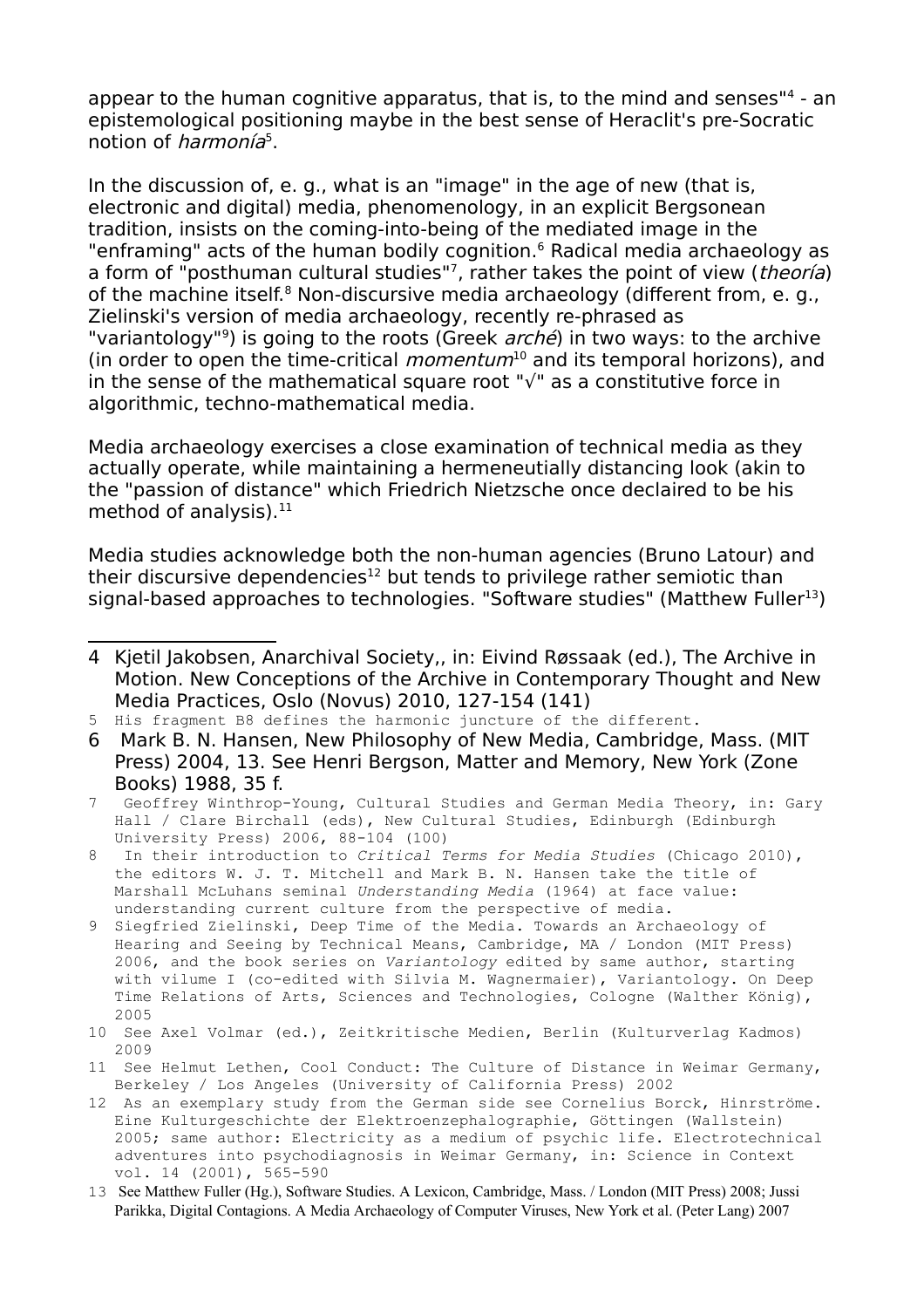and "platform studies" (Bogost / Montford), and a refreshed materialist (forensic) approach<sup>[14](#page-3-0)</sup>, links both cross-Atlantic schools.

Siegfried Zielinski, in his book (Berlin 2012) *Jenseit der Medien* ("beyond media"), argues for a "philology of material things" - a reminder of the term "monumental philology", once coined by Eduard Gerhard for the method of classical archaeology in the 19th century. To analyse a material technical artefact in its own terms (as *monument* in terms of Foucault) differs from deriving this evidence from the accompanying texts - unless reading circuitry diagrams. As a partial off-spring of the literatures department, media archaeology practices techno-material and techno-mathematical philology, material *aisthesis*. Sobchack even identifies the archetypal *emplotment* of media archaeology as still adhering to the historicism of the postenlightenment Romantic age: the preference of ancient artefacts and the desire to re-vive them (first by literature, later by film).<sup>[15](#page-3-1)</sup> It is on the argumentative level that media archaeology differs from the discourse of history: "Unlike contextualism, media archaeology's aim is to set these objects a spotentially *transhistorical* - that is, not necessarily context dependent.<sup>"[16](#page-3-2)</sup>

### **Different, non-textual shapes of time**

Symbolic (textual) writing of "historical" time differs from actual signal-based time-writing. A science of signals from the past which has opened a new field of memory research (not just as an additional source for historical inquiry). With photography, the phonograph, and electro-physiology an alternative agenda has been set. So-called Humanities (as defined by Wilhelm Dilthey) have not been concerned with the physically real - due to the limits of hermeneutics as text-oriented method, to the privileging of narrative as dominant form of representation and because of an essential lack of non-symbolic recording media. Battles have been described and interpreted, but the real noise and smell of a combat could not be transmitted until the arrival of the Edison phonograph.[17](#page-3-3)

After Second World War, that is: in an epoque "in which time has been torn into fragments"<sup>18</sup> (leading Deleuze to his diagnosis of the "Time Image" in post-war cinema), McLuhan's academic teacher Harold A. Innis published his collected

<span id="page-3-1"></span>15 Vivian Sobchack, Afterword. Media Archaeology and Re-presencing the Past, in: Erkki Huhtamo / Jussi Parikka (eds.), Media Archaeology. Approaches, Applications, and Implications, Berkeley / Los Angeles / London (University of California Press) 2011, 323-333, referring to Hayden White, Metahistory. The Historical Imagination in Nineteenth-Century Europe, Baltimore / London (Johns Hopkins University Press) 1973

#### <span id="page-3-2"></span>16 Sobchack 2011: 329

<span id="page-3-3"></span>17 See Bernhard Siegert, Das Leben zählt nicht. Natur- und Geisteswissenschaften bei Dilthey aus mediengschichtlicher Sicht, in: Claus Pias (ed.), Medien. Dreizehn Vorträge zur Medienkultur, Weimar 1999, 161-182 (175), referring to: Wilhelm Dilthey, Die Abgrenzung der Geisteswissenschaften. Zweite Fassung, in: same author, Gesammelte Schriften VII, 311

<span id="page-3-0"></span><sup>14</sup> See M. Kirschenbaum, Mechanisms. New Media and the Forensiv Imagination, Cambridge, MA (The MIT Press) 2008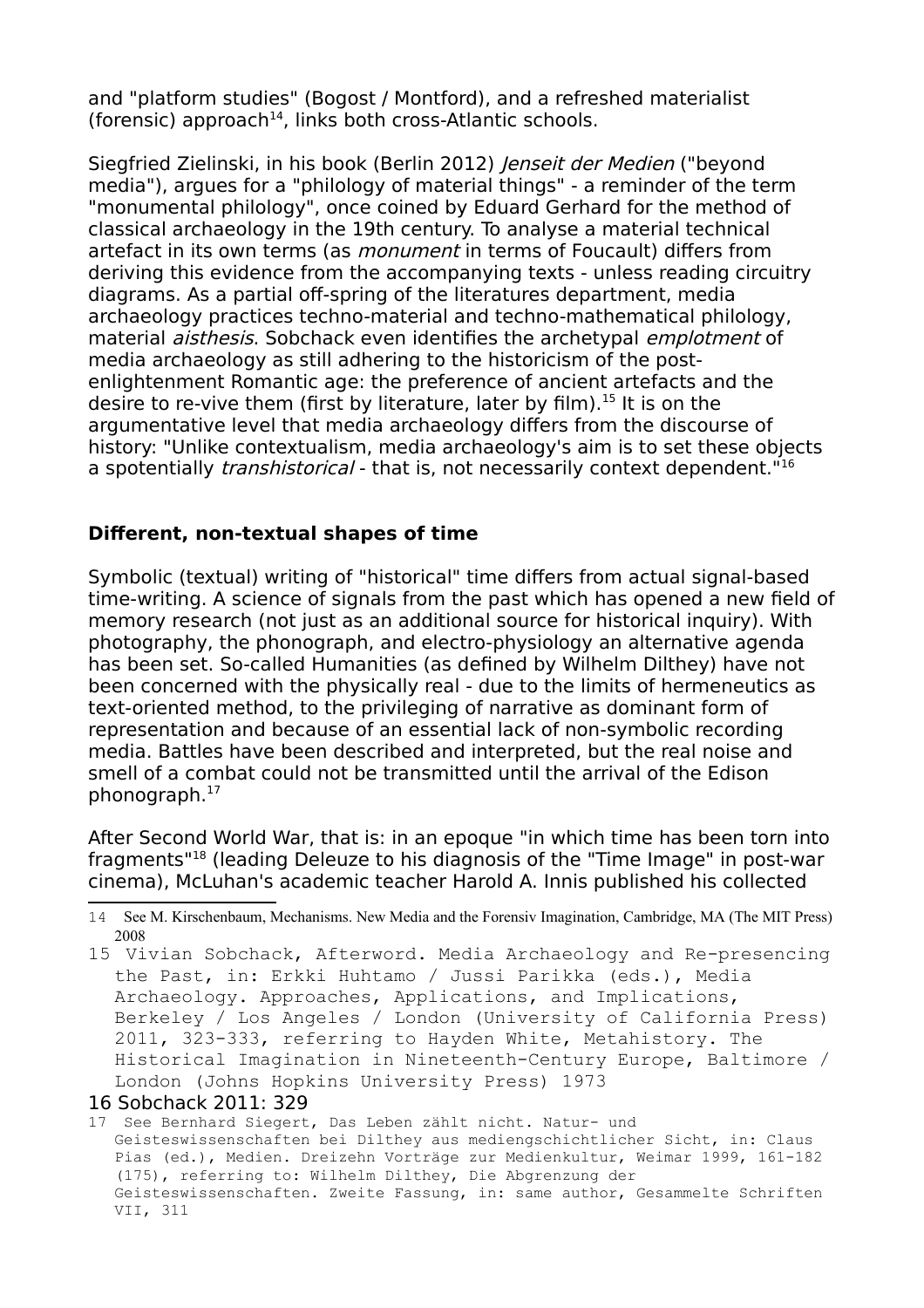essays The Bias of Communication (1951) where he confesses his philosophy of history as a kind of discretely woven time-image: "It is assumed that history is not a seamless web but rather a web of which the warp and the woof are space and time woven in a very uneven fashion and producing distorted patterns"<sup>[19](#page-4-0)</sup> an interlacing of kairotic moments (kairos nominating the "just moment" in weaving) rather than smooth development, closer to the delicate synchronization of TV or video lines than to the linear layout of a printed text.

### **Still textuality, but organized in non-linear ways**

The non-discoursive operators and operations of technological media can not be communicated in the form of textual stories.

As lamented by Henri Bergson, the process of "spatializing time" which is a byproduct of chronophotography, the mechanical clock (Heidegger's "vulgar time") and mathematical *analysis*, transformed the nature and experience of time as duration and flow, replacing it by the quantification (mathematization) of time into a static, spatial, divisible entity.<sup>[20](#page-4-1)</sup> Logical electronic circuitry is text under current. In a way, only with the arrival of techno-mathematical notation systems which are numeric rather than alphabetic, true textuality takes place in the cultural engineering, resulting in time-discrete media tempor(e)alities

# **What happens to text in the age of computer-based literacy?**

While for human reading, minor corruptions of a single letter mostly do not seriously affect the meaning, the hidden textuality of computer programs ("operative texts") is highly bit-critical. An algorithm might be reduced to shere logical textuality; its material implementation as a computer program, though, is in the (physical) world and thus subject to temporal (entropic) and timecritical ("kairotic") noise. The value of magnetically stored information is vulnerable to physical disturbance. All of the sudden, traditional textual criticism (as known from close examination f. e. of medieval parchments) is required on the level of hard drives in computers again - as argued by Matthew Kirschenbaum's Mechanism. Textual studies can be extended to "textual forensics"[21](#page-4-2), taking the physical embodiment of texts on paper and in books further to the analysis of its media-archaeological sitatuations.<sup>[22](#page-4-3)</sup>

The curator of the department *Computing and Control* at the National Museum of Science and Industry in London, Doron Swade once described the situation.<sup>[23](#page-4-4)</sup> Software is a cultural artefact, but no material object any more, since it unfolds only in performance, that is: algorithmically. Software belongs to the "generic

<sup>18</sup> Harold A. Innis, the Bias of Communication, Toronto / Buffalo / London (University of Toronto Press) [\*1951] 1995, "Preface", xxviii

<span id="page-4-0"></span><sup>19</sup> Innis 1951/1995: xxvii

<span id="page-4-1"></span><sup>20</sup> See Mary-Ann Doane, Does time become Space?, in: Liv Hausken (ed.), Thinking Media Aesthetics, London (Routledge), forthcoming

<span id="page-4-2"></span><sup>21</sup> D. C. Greetham, Textual Forensics, in: PMLA, January 1996, 32-51

<span id="page-4-3"></span><sup>22</sup> Matthew Kirschenbaum, Mechanisms. New Media and the Forensic Imagination, Cambridge, MA (The MIT Press) 2008

<span id="page-4-4"></span><sup>23</sup> Doron Swade, Collecting Software: Preserving Information in an Object-Centred Culture, in: History and Computing, Bd. 4, Heft 3 (1092), 206-210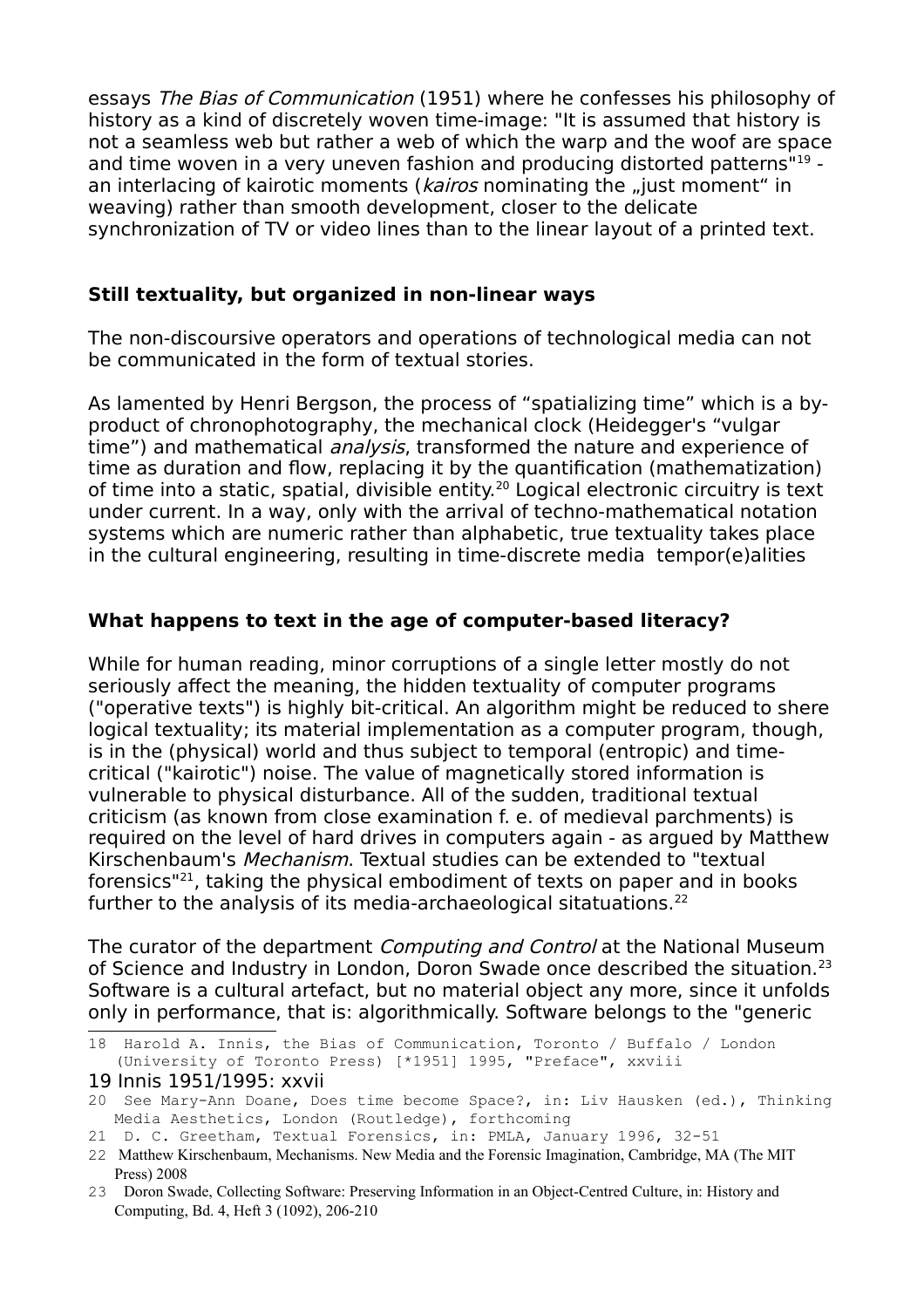objects (media)"[24](#page-5-0). A computer which only passively is on museum display is not in any "medium" state; it is much more of a challenge to display its timecritical and bit-critical data processing - maybe by transposing them into acoustic frequencies which can be literally "understood" by the human ear - a sonic computer museology. "A piano score, even a 19th century one, is software when its instruction code can be executed by a human pianist as well as on a player piano."[25](#page-5-1)

So-called Software Art is embedded in a long tradition such as combinatorial poetry[26](#page-5-2) with its inherent desire of the self-executable text; Lucretius' scientific poem *De rerum natura* which is not only written in alphabetic letters but makes them represent the literary "elementary" moves of nature itself. This tradition is continuing with Raimundus Lullus' textual knowledge machine in the Renaissance. But the inherent textual desire of becoming performative itself only materialized with the algorithmic Turing Machine which takes its origin in textual operations literally by providing moves like "read" and "write", on the basis of a kind of typewriter dispositive reduced to two (thus binary) keys and an ink ribbon extended to infinity - the endless tape to write upon and to read from (reminding of the magnetophone tape which co-originated in Turing's time).

If software is defined as executable formal instructions, logical scores, "[t]he first, English-language notation of the Dadaist poem qualifies as software just as much as the three notations in the Perl programming language. The instructions only have to meet the requirement of being executable by a human being as well as by a machine.<sup>"[27](#page-5-3)</sup> "The Perl code version of a Dada poem "can be read and executed even without running it on machines" (Cramer ibid.), with the human becoming a "paper machine" in such an algorithmicized reading state (Alan Turing 1937) at that moment. But be it human "brainware", pencil and paper, or hardwired electronics: there is no software in operation without the physical medium it runs on. The link to the physical world insists, the necessity of material implementation of all logical systems in order to become dramatically active. Symbolical analysis ("Schaltalgebra") in itself can not operate, only when being implemented into swichting circuits (like electro-magnetic relays).<sup>[28](#page-5-4)</sup> There is a crucial difference between the mathematical model of a logical machine and the really implemented machinery called "computer" today which brings time as a critical parameter into the event. Even mental processes depend on their implementation in bio-cybernetical hardware (neural synapses).

Like Foucault's example of the difference between a mechanical keyboard of a typewriter and its representation in a handbook, printed computer code in programming handbooks "rarely ever executed on machines, but provides examples which readers follow intellectually, following the code listings step by step and computing them in their minds."<sup>[29](#page-5-5)</sup> This concerns the critical edition of

<span id="page-5-0"></span>24 Swade 1992: 208

- <span id="page-5-2"></span>26 See Florian Cramer, xxx
- <span id="page-5-3"></span>27 Cramer 2002
- <span id="page-5-4"></span>28 See Claude Shannon's master thesis: A symbolic analysis of switching relays, in: xxx
- <span id="page-5-5"></span>29 Cramer 2002

<span id="page-5-1"></span><sup>25</sup> Cramer 2002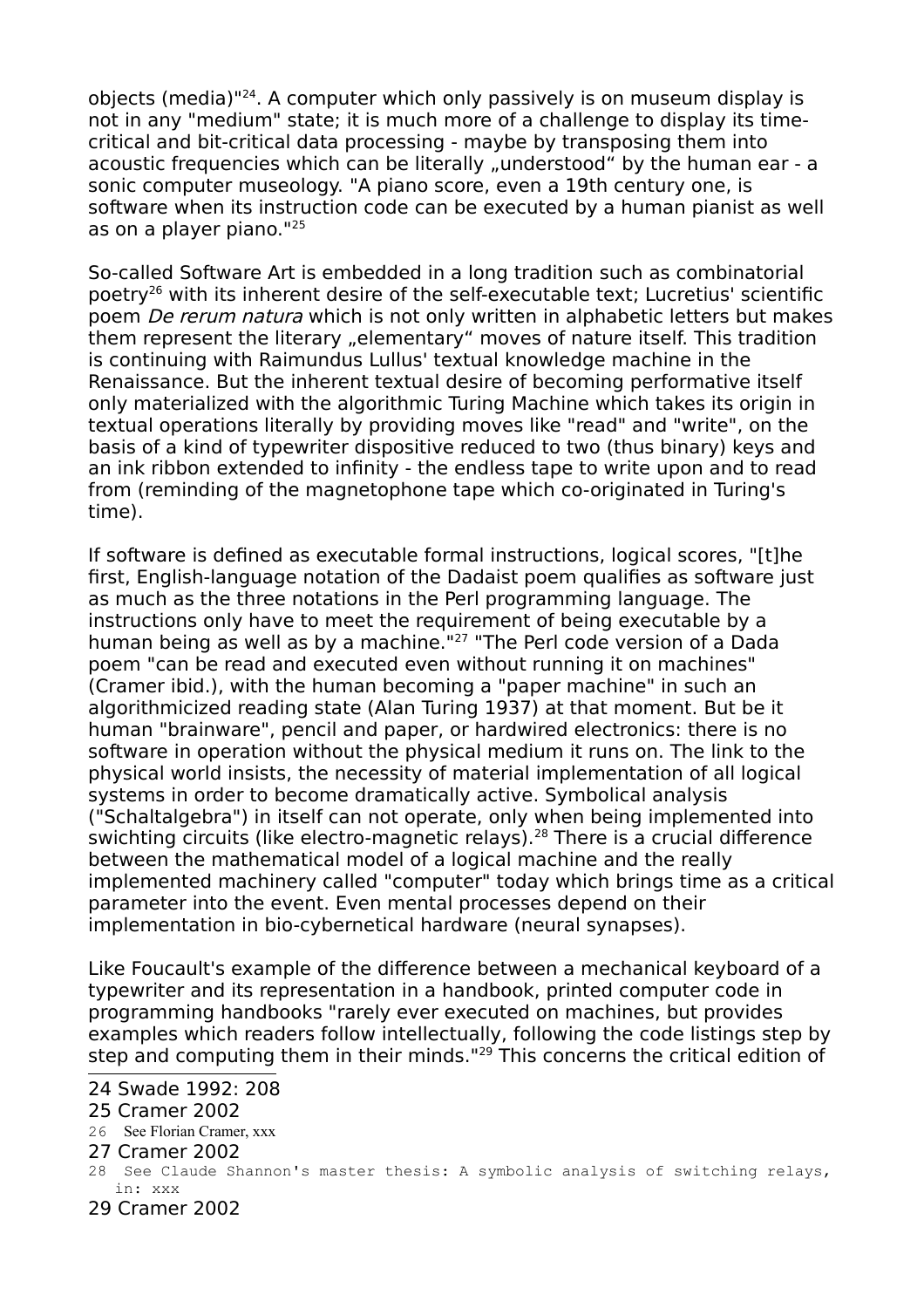Friedrich Kittler's code *Manual* which remains on the hard drive of his computer in the Kittler estate. A media philology of Kittler's self-written source code can not be limited to human reading, asks to be but read operatively, executed by the machine. "Usually, hard drives of scholars in the Humanities end up as dead media and are perceived as mere storage units of texts that continue to exist on paper. Friedrich Kittler's UNIX system, however, forms a living entity, in which text, source code and executable programs produce a consistent system of philosophical and scientific invention, rather than just an inventory of data."[30](#page-6-0)

The term "archaeography" is meant to indicate alternative models of writing the being of technologies in time: their governing principles, their archaic essentials, their variabilities and invariances. For early computers, software execuation oscillates between the real (hardware) and the symbolic: One welding point in wiring failing or one bit wrong and the system crashes. "In archaeological terms the operational continuity of contemporary <"text"> culture cannot be assured."[31](#page-6-1)

For a long interval of culture, there have been just symbolical, not technically real means of storing, ordering and administrating physical time signals. There were just alphabetic texts, musical scores, mathematical algorithms. On the contrary, "whatever ran as time on a physical or (again in Lacan's terms) real level, blindly and unpredictably, could by no means be encoded. Therefore, all data flows, provided they really were streams of data, had to pass through the bottleneck of the signifier. Alphabetic monopoly, grammatology."<sup>[32](#page-6-2)</sup>

Latin language is clear on that: res gestae (what actually happens) differs from the historia rerum gestarum (the narrative). The dichotomy between signalprocessing and merely symbolic time-writing became (again symbolically) suspended with Leibniz' differential calculus - the mathematical analysis of physical dynamics itself. Such a symbolic machine equals its material implementation (the turingmachine).

# **The media-induced temporal affect**

A "museum" technology from the past, when being functionally re-enacted in the present, is suspended from history. "In einer materialistischen Untersuchung wird die epische Kontinuität <...> in die Brüche gehen<sup>"[33](#page-6-3)</sup>, Benjamin concludes almost in media-archaeological terms, in favor of a shortcircuiting Now-ness ("Jetztzeitigkeit") where antiquity (the  $arché$ ) becomes cooriginal to the presence: "So war Robbespierre das antike Rom eine mit Jetztzeit geladene Vergangenheit, die er aus dem Kontinuum der Geschichte heraussprengte<sup>"[34](#page-6-4)</sup> - a kind of chrono-cinematographic cut-up or *montage* indeed. "If the film called history rewinds itself, it turns into an endless loop."[35](#page-6-5)

<span id="page-6-4"></span>34 Benjamin, GS, vol. I, 701

<span id="page-6-1"></span><span id="page-6-0"></span><sup>30</sup> Draft of talk Paul Feigelfeld to Yale University conference Beyond Textuality 31 Swade xxx: 209

<span id="page-6-2"></span><sup>32</sup> Friedrich Kittler: Gramophone - Film- Typewriter, Stanford UP 1999, Introduction, 4

<span id="page-6-3"></span><sup>33</sup> Walter Benjamin, Gesammelte Schriften, Frankfurt/M. (Suhrkamp) 19721989, vol. I, 1252

<span id="page-6-5"></span><sup>35</sup> Friedrich Kittler: Gramophone - Film- Typewriter, Stanford UP 1999, Introduction, 4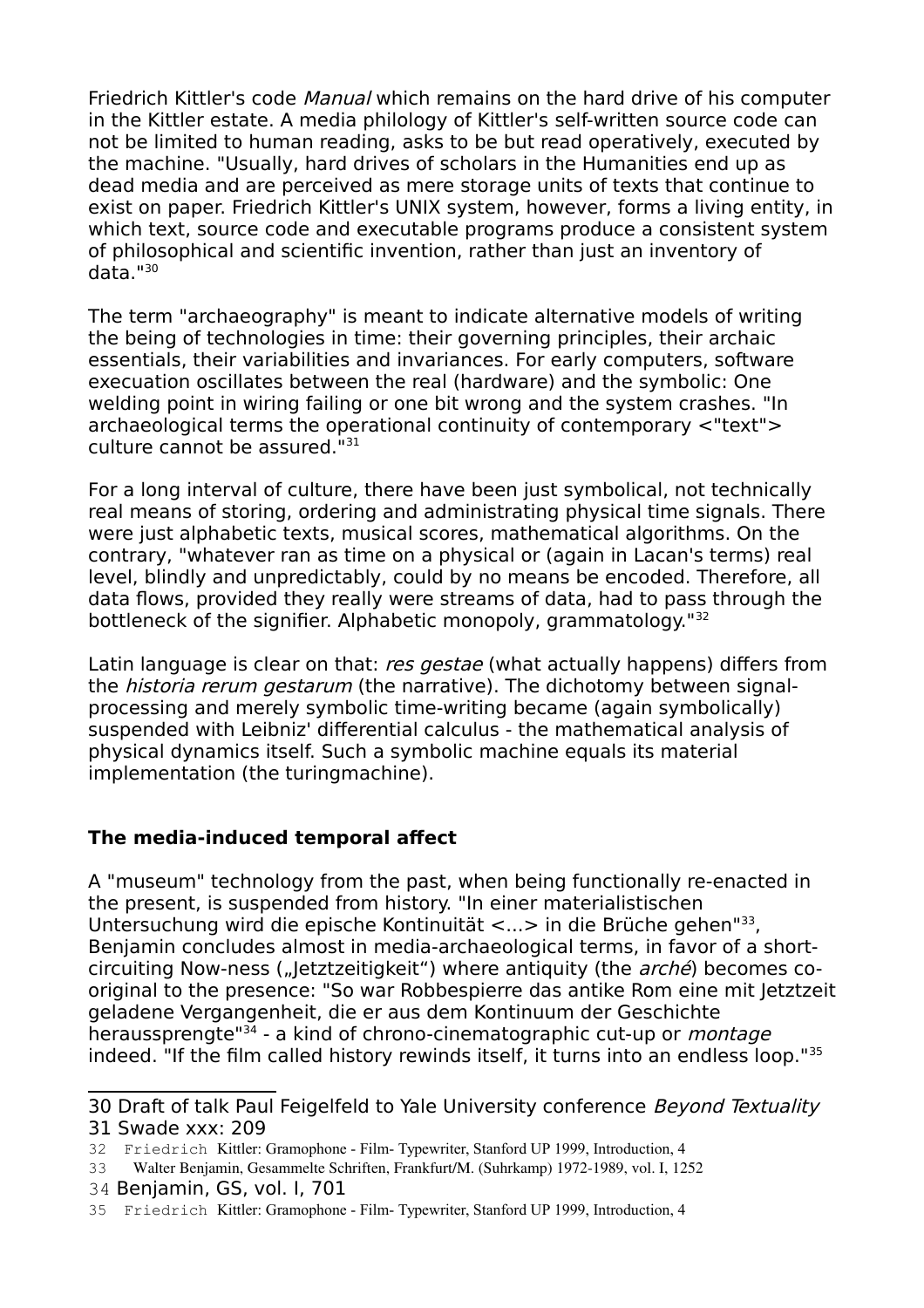The symbolic regime allows for time-reversed operations (which for the regime of alphabetic letters G. W. Leibniz defined in his thought experiment as Apokatastasis panton<sup>[36](#page-7-0)</sup>). This concerns the level of human interaction with physical time (aka "history"). Media archaeology rather focuses on inherent media temporality - below textuality, the subliminal tempor(e)al affects induced by machines. While film philology argues in terms of image sequences, media archaeology concentrates on the single frame which just for a fractal of a moment appears to the eye and to (subliminal) consciousness. "Das wahre Bild der Vergangenheit *huscht* vorbei. Nur als Bild das auf Nimmerwiedersehen im Augenblick seiner Erkennbarkeit eben aufblitzt, ist die Vergangenheit festzuhalten."[37](#page-7-1) At first glance this analysis seems to refer to the material film frame which at the moment of projection indeed is being arrested for a fraction of a second in order to evoke the physiological after-image in the eyes of the audience. But by naming the temporality of lightning, in fact Benjamin already implicitely describes the aesthetics of the electronic television image (just emerging at his time) - a regime of electrified Weltbilder. In the most literal sense Adorno during his work at the Princeton Radio Reseach Project summed up this tele-presence ("live" signal transmission) under the title Current of Music. The temporality of the television and video images with its 64 microseconds per line is much too time-critical to be physiologically noticed by the human perception at all, different from the 24 frames per second for cinema which still can be detected as a subliminal massage and of what Leibniz' had termed *petits perceptions*.<sup>[38](#page-7-2)</sup>

### **Not just different histories, but different from history: signal-based tempor(e)alities**

The signal-based chrono-sphere is alienated from history. Alphabetically coded documents of and on an era, made accessible by lists, card-indexes, computer catalogues, together with material kinds of reading equipment which constitute a "time machine"<sup>[39](#page-7-3)</sup> - but only in a symbolic way. Only when signals instead of symbols become the basic operators (which is true for classical "analog" media technologies, ranging from telegraphy to radio and television), a different temporality takes place (as known from "live" transmission which is electrophysically authentic, even "indexically" true to physical time (in Thomas Levin's sense, as opposed to pre/calculated "real time" windows of presence). Signals are (electro-phyiscally called) "time signals" in most cases, with t as the constant parameter). As opposed to mere written or printed characters, signals take place in time itself.

Audio-visual media address humans at the existential level of affective sensation of being which is the temporal sense. They re-generate temporal experience by addressing the human on the sensory (aisthetical, physiological) level as radically present, while mental cognition distances it into a "historical" context:.

<span id="page-7-0"></span><sup>36</sup> xxx

<span id="page-7-1"></span><sup>37</sup> Benjamin, GS, vol. I, 695

<span id="page-7-2"></span><sup>38</sup> See Maurizio Lazzarato, Videophilosophie, Berlin (b\_books) 2002

<span id="page-7-3"></span><sup>39</sup> Tjebbe van Tijen, We no longer collect the Carrier but the Information, interviewed by Geert Lovink, in: MediaMatic 8#1 <Jahr???>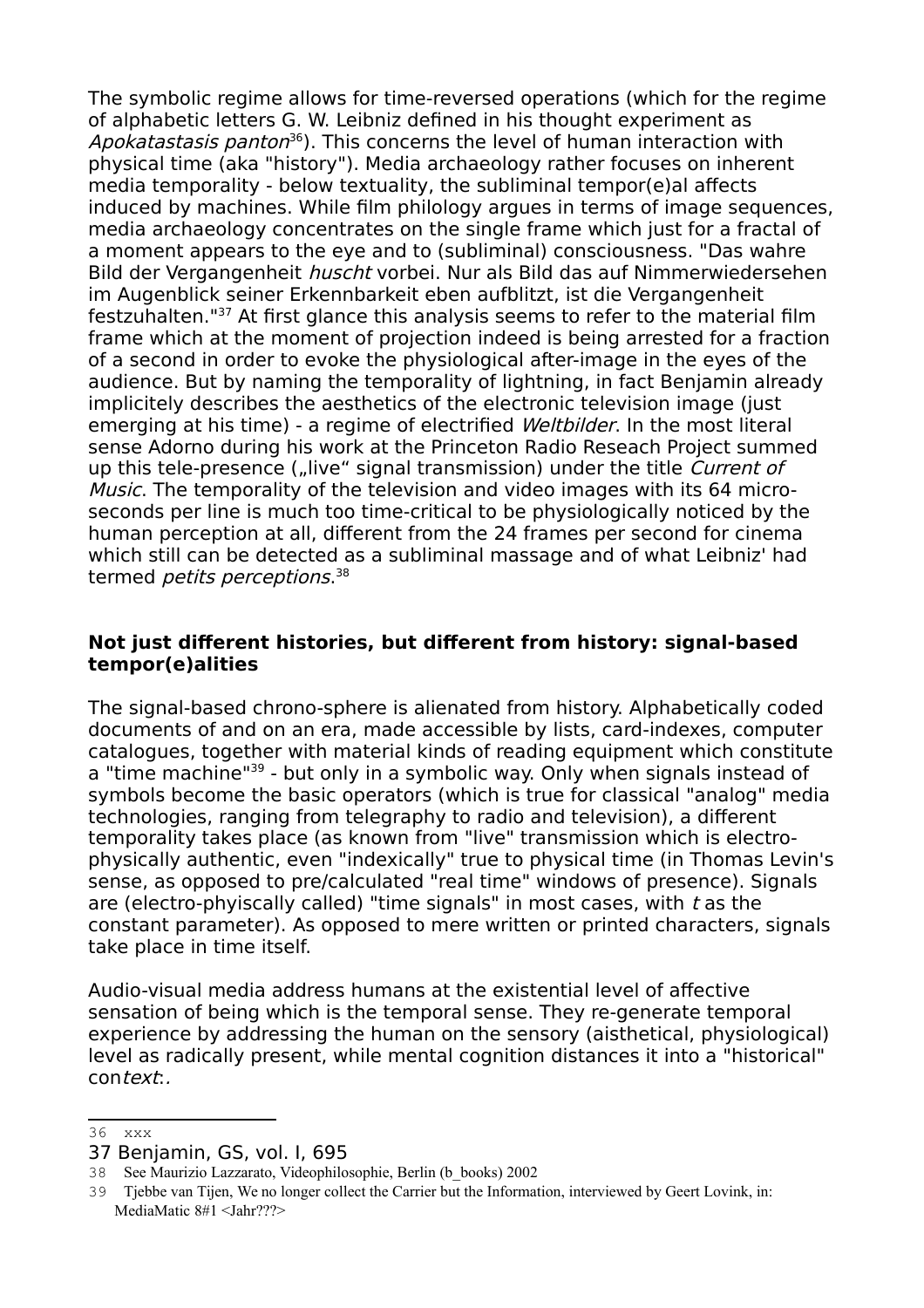### **Conflicting archival tempor(e)alities: Symbolic order versus indexical signal**

As symbolic order which, according to Lacan, always already implies the machinic<sup>[40](#page-8-0)</sup>, archives are no time machines at all. They need external temporalization to generate a sense of history. While the traditional archive consisted of predominantly textual records providing a frozen spatial order which could only be transformed into "history" by the very act of historiography, the audio-visual records - when operated within machines - take place in time itself, different from the scriptural regime.

"Bias" originally is a technical term in electronic engineering describing the necessary basic electric voltage to operate a vacuum tube (esp. triode) - a precondioning, a ground tension for making the circuitry work at all, an electric <sup>a</sup> priori.<sup>[41](#page-8-1)</sup> In terms of Harold Innis, the archive belongs to the tools of empires which are temporally "biased"<sup>[42](#page-8-2)</sup>; it has to be temporally charged or rather "biased" in order to become a memory base.

As long as the archival records consist of strings of symbols (i. e. alphabetic writing), a cognitive distance - in spite of the auratic qualities of handwritten manuscripts or autographs - is more or less being kept, since an act of decoding has to take place which involves the cognitive apparatus. But once photography, the first medium in its modern sense, entered the archive, the sense-affective, presence-generating power<sup>[43](#page-8-3)</sup> of signal-based media cuts short the temporal distance in favor of mnemonic immediacy - the photographic punctum (Barthes), chrono-electric choque (Benjamin).

### **Negentropic encoding**

Once a cultural message has been transduced into the symbolical code, such as a musical score from the hands of Mozarts, it can be transmitted with a high degree of fidelity in copying, regardless the material support<sup>[44](#page-8-4)</sup>; like the genetic code), especially the phonetic alphabet, is mostly invariant towards historical, i. e. entropical time. Digital data is just a special case of such alphabets. Documentary science has developed the notion of "logical preservation"<sup>[45](#page-8-5)</sup>. But any information must take place in or on a material support which introduces another, different tempor(e)ality. Does the concept of "information" (which is

<span id="page-8-0"></span><sup>40</sup> See Friedrich Kittler, [Ordnung des Symbolischen / Welt der Maschinen], in: same author, Draculas Vermächtnis. Technische Schriften, Leipzig (Reclam) 19xxx, xxx-xxx

<span id="page-8-1"></span><sup>41</sup> For magnetic recording, the "bias" names the pre-magnetization of the tape by hight frequency signals to ameliorate the signal-to-noise ratio (dynamics). The proper informative time signal thus is overlayed or preconditioned by a different *a priori* temporality.

<span id="page-8-2"></span><sup>42</sup> Harold Innis, The Bias of Communication, University of Toronto Press 1991

<span id="page-8-3"></span><sup>43</sup> See Hans Ulrich Gumbrecht, Production of Presence. What Meaning Cannot Convey, Stanford University Press 2004

<span id="page-8-4"></span><sup>44</sup> See Rudolf Gschwind / Lukas Rotenthaler (interviewed by Ute Holl), Migration der Daten, Analyse der Bilder, Persistente Archive, in: Zeitschrift für Medienwissenschaft 2, 1/2010, 103-111 (104)

<span id="page-8-5"></span><sup>45</sup> Hans-Joergen Marker, Data Conservation at a Traditional Data Archive, in: Edward Higgs (ed.), History and Electronic Artefacts, Oxford (Clarendon Press) 1998, 294-303 (296)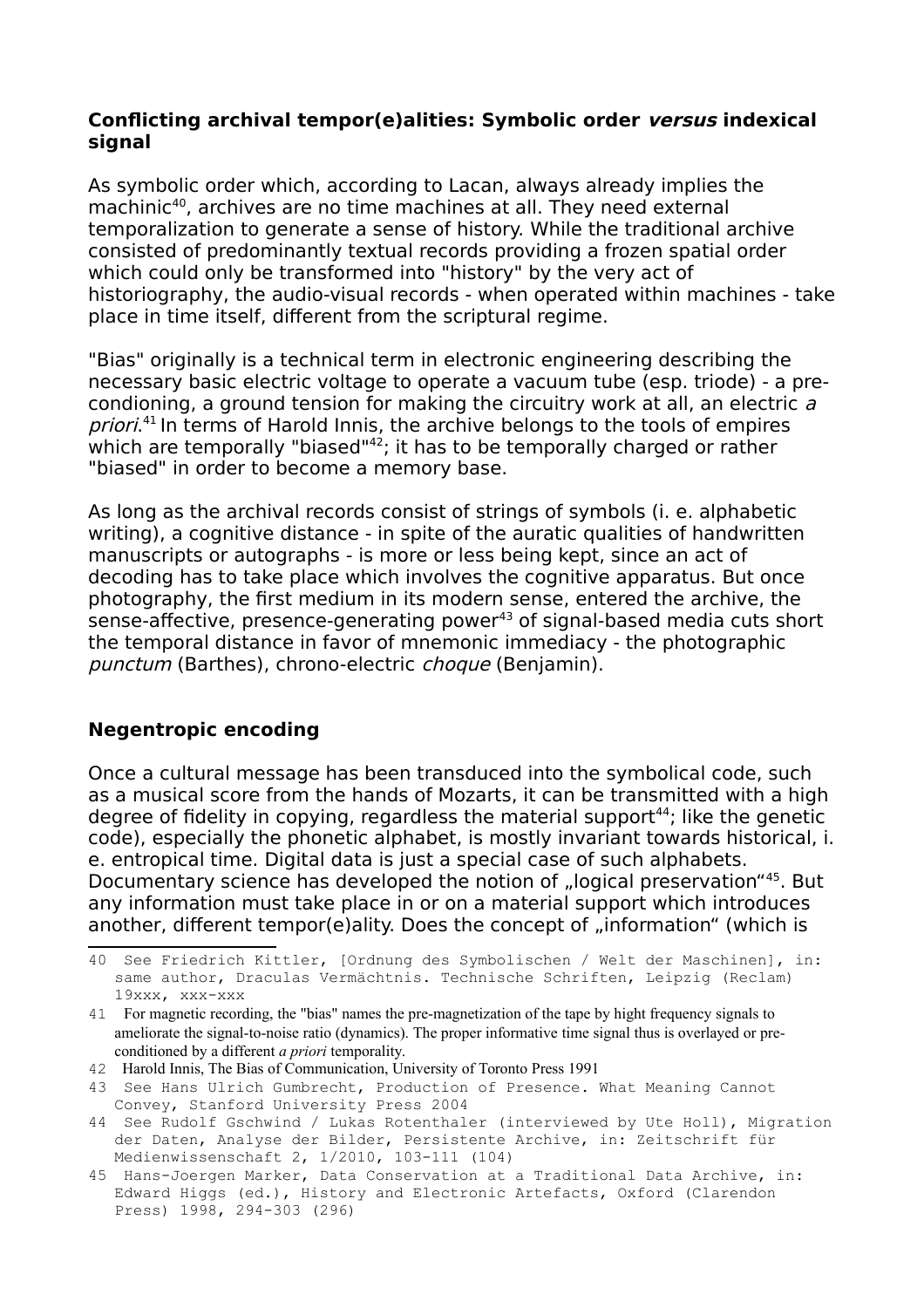measured by the binary digit) dispense with the material link? To what extend is software independent of the carrier used for transport?<sup>[46](#page-9-0)</sup> In order to be executable, any algorithm has to take place in matter - even if this is just paper. The metonomy which takes the Floppy Disc as a material support for the software itself is a hint to the material link.

### **Retextualizing the sonosphere: digitized sound**

There is an implicit "sound" of the temporalized archive. For the electric age Marshall McLuhan identified a "culture without writing"<sup>[47](#page-9-1)</sup> which he calls "acoustic space". Against the immediate impression, this expression does not simply mean sound and music, but a specific form which he correlates with the electronic media sphere - the sphere of resonances. Thus a different kind of tempor(e)alty is introduced, resulting in a different media theatre. To conceive the operational theatre not from the optical-perspective but from the acoustic dimension opens access to the awareness of time-based and time-critical processes - the signature of high-technological media.[48](#page-9-2)

In a variance of the notorious *incipit* of Kittler's *Gramophone* book, media determine our *temporal* situation. When coupled to technical media interfaces, humans are being placed in a different temporal "situation" than normally experienced. In alliance with Günther Stern's (alias Günther Anders) unpublished habilitation from around 1930 Philosophische Untersuchungen über die musikalische Situation the question arises to what degree operative media ("im Vollzug") perform *ekstasis* of (or: from) historical time.<sup>[49](#page-9-3)</sup>

What is called "Hörspiel" as an art form in German, the radio play, in the anglophone world is often called "radio drama"[50](#page-9-4). This is still oriented at the definition of drama as literary script, logocentristic (orientated at literature), as opposed to a radical different approach which is medium-centristic (radio-phonic)<sup>[51](#page-9-5)</sup>, the acoustic-based "Schallspiel" (Friedrich Knilli)<sup>[52](#page-9-6)</sup> which dramatizes the signal materiality of radio transmission - a genuinely media-dramatic approach.<sup>[53](#page-9-7)</sup> McLuhan defined the (literally) "current" state of media-induced communication as "acoustic space", since the ear perceives signals simultaneously (which indeed is the implicitely sonic situation of electromagnetic waves as well). Such signals are beeing processed in the right

<span id="page-9-0"></span><sup>46</sup> Doron Swade, Preserving Software in an Object-Centered Culture, in: Higgs (ed.) 1998: 195-206 (195)

<span id="page-9-1"></span><sup>47</sup> See Herbert Marshall McLuhan, Kultur ohne Schrift, in: Martin Baltes / Fritz Böhler / Rainer Höltschl / Jürgen Reuß (eds.), Medien verstehen. Der McLuhan-Reader, Mannheim 1997

<span id="page-9-2"></span><sup>48</sup> Frank Hartmann, Instant awareness. Eine medientheoretische Exploration mit McLuhan, in: Soundcultures. Über elektronische und digitale Musik, hg.v. Marcus S. Kleiner / Achim Szepanski, Frankfurt/M. (Suhrkamp) 2003, 34-51 (35)

<span id="page-9-3"></span><sup>49</sup> Siehe Veit Erlmann, Reason and Resonance. A History of Modern Aurality, New York (Zone Books) 2010, 325f

<span id="page-9-5"></span><span id="page-9-4"></span><sup>50</sup> See Tim Crook, Radio Drama. Theory and Practice, London / New York 1999 51 See Friedrich Knilli, Das Hörspiel, xxx

<span id="page-9-6"></span><sup>52</sup> See Elke Huwiler, Sound erzählt. Ansätze einer Narratologie der akustischen Kunst, in: Harro Segeberg / Frank Schätzlein (eds.), Sound. xxx, Marburg (Schüren) 2003, 285-307

<span id="page-9-7"></span><sup>53</sup> Klaus Schöning, Zur Archäologie der Akustischen Kunst im Radio, in: WDR (ed.), Klangreise. Studio Akustische Kunst: 155 Werke 1968-1997, Cologne 1997, 1-11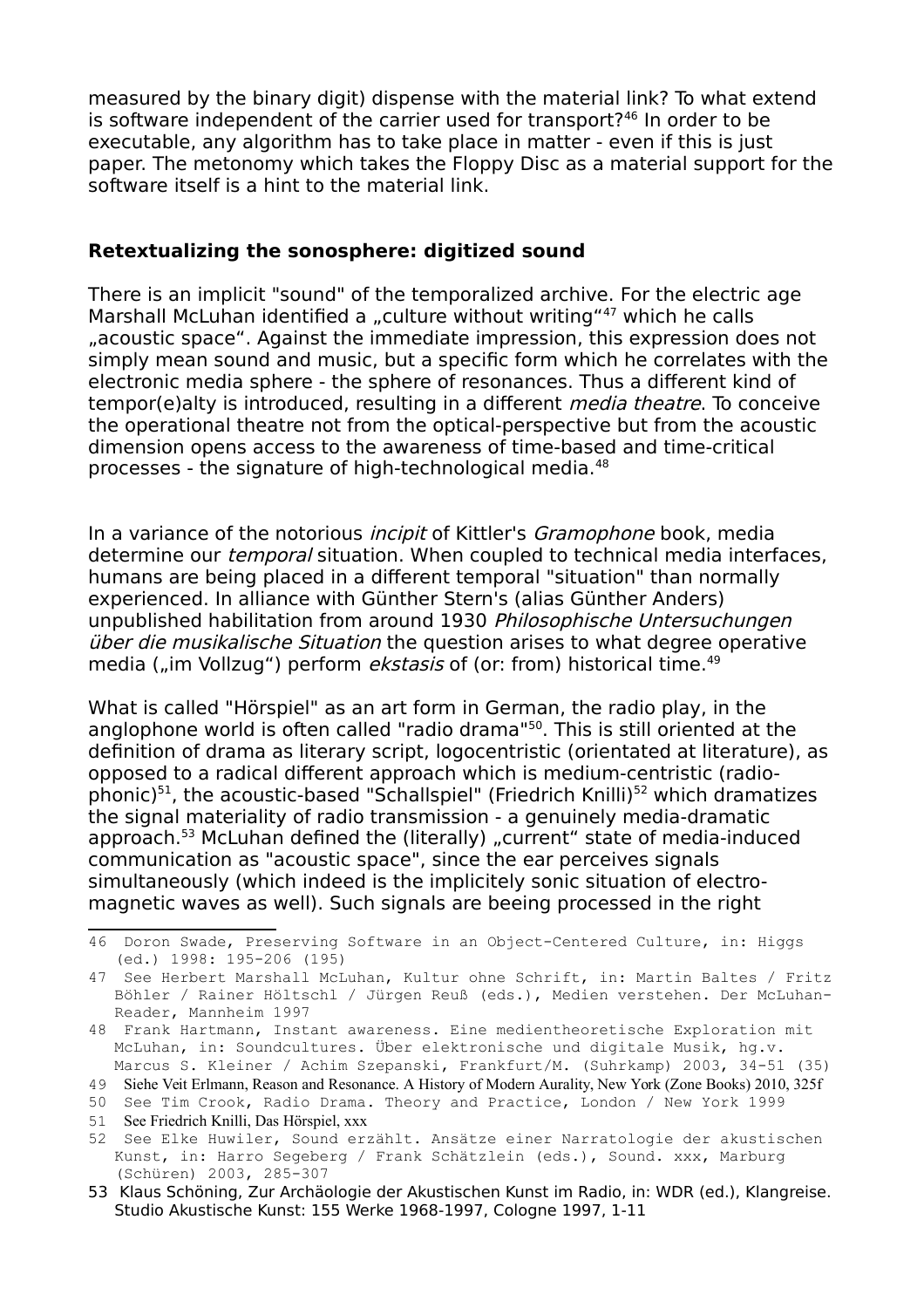hemisphere of the brain, as opposed to the sequential processing of signals in the left hemisphere which has been privileged since the invention of the phonetic alphabet for processing of information. Beyond the Gutenberg Galaxy as described by McLuhan 1962), with "live" signal transmitting electronic analog media, non-Euclidian temporal synchronicity has emerged.<sup>[54](#page-10-0)</sup> With contemporary realtime data processing, however, "textuality" returns in algorithmic computing more strictly than ever.

Active media archaeology (such as the opto-electronic reading of otherwise unaccessible groves from recording) retrieves past sound signals by digital sampling and quantification. Thus, was appears to the ear like the restituted sound, in fact is already the function of a mathematical matrix. The digital close reading of sound dissolves any signal into discrete blocks. Digitized signals resemble the tradition of music notation; they wait to be algorithmically executed. The textual regime returns in alphanumeric codes. Algorithmic archaeology is the return of textuality in the representation of the past, but this time, the text itself becomes media-active - a kind of operativity which the handwritten or printed text never knew.

### **Im/mediacy: towards a dynamic technology of image retrieval**

It is possible, in the age of high-frequency computing, to navigate through large amounts of data below orientation at verbal language. There is an im-mediate access to data patterns, unfiltered by metadata. Expressing texts, sound and images in numerical or logical values subjects all phenomena to the turingmachine. As expressed by Vilém Flusser for the "technical image", all continuous signal-systems thereby becomes divisible into discrete units which can be transmitted and reproduced as code.[55](#page-10-1) But what is an image in computable space: a set of data, a format, an "epistemological thing" (Jörg Rheinberger)? From the media-archaeological point of view, such an "image" is just a visualisation of what been translated into a two-dimensional mathematical matrix (just like the sound from a CD player is nothing but a sonification of a serial array of binary data, that is: square-shaped signals). This symbolisation in form of bits, while being an abstraction from the real world, does not mean though that the relation between the information and the physical world has become purely arbitrary. When analog signals from the physical world are being sampled (i. e. time- and value-discretely quantized), the resulting strings of bits ("words") as still quasi-indexically shaped by the original physical event which, in the case of digital visual recording of dance, is the moving bodies.

At what moment is such a set of data interpreted as a cultural image? By the agency of human perception only, by verbal description (*ekphrasis*), or independent from human awareness already? Without human interpretation of certain visual patterns, the image would just be a cluster of data. Optical signals become information in the eye of the human beholder only, while the computer can deal with the symbolical analysis of such data without the imaginary.

<span id="page-10-0"></span><sup>54</sup> See Tony Schwartz, The Responsive Chord>, New York (Zone) 1974

<span id="page-10-1"></span><sup>55</sup> See Vilém Flusser, Für eine Philosophie der Fotographie, Göttingen (European Photography) 1984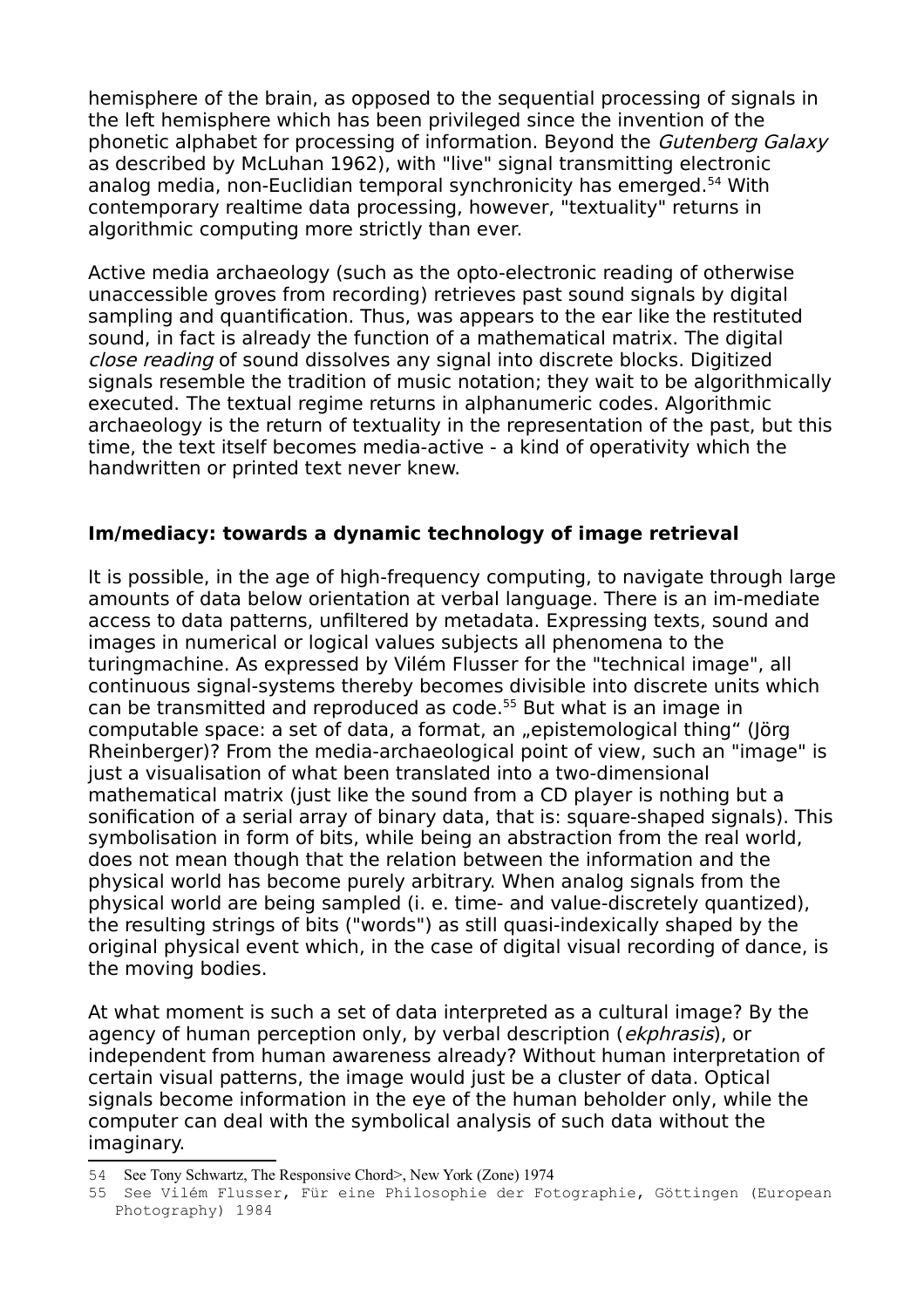What digital space allows for instead is the option of navigating images in their own medium - without changing the channel from visual to verbal language. In digital space, the task of *searching images* does not only mean searching for images, but has a second, reverse meaning as well: movement sequences can be automatically matched to similar movements, without the interception of words. This is dynamic navigation in *Dataland* (as designed in 1973 by William Donelson), not in the alphabet or in dance notation. Different from printed letters in a book, the symbols in digital dataland are arranged and distributed algorithmically - a dynamics which matches the kinetic nature of orderly movement itself.

One moving image sequences have been digitized and subjected to compression for economic storage and transmission (such as the MPEG or MP3 standard), for humans it is not possible any more to interface to movement for analytic use. Visual knowledge does not arise from meta-dating only, but from within the visual endo-data: entering movement immersively. As observed from the computer, kinetic information generates a kind of second-order visual knowledge, cartography, diagrams - infomapping. A critique of the notion of " meta-data" draws on the assumption that there is knowledge already within. the images, a kind of knowledge which either does not need to be meta-dated or can not even be grasped by verbal description at all - *endo-data*. Let movement be informative itself - by means of operating with values that are, already, intrinsic to the recorded movement. Such insights can be teased out once the operative unit is subjected to algorithmic data processing.

Any "digital image" is an image no more in its emphatic cultural, phenomenal sense; what looks like images to humans, for the computer is rather a function of mathematical data sets. The media-archaeological hypothesis reads like this: There is a knowledge already implicit, "dormant" within the electronic images, which - independent from external descriptions (metadata) - waits to be uncovered from within. Digital data banks of moving images, when cleverly adressed, render a kind of knowledge which would otherwise be unimaginable. Digital images render aspects of visual knowledge which only the *medium* knows, virtually in the "unconscious" of the data-bank. Different from media phenomenology which is still oriented at human perception, the mediaarchaeological program is to uncover inherent virtual visual knowledge.

Navigating digitized cultural items is possible by means of their numerical addressability, independent of verbal meta-dating. Most video extraction in archives of moving images is not based on the single frames (like in postproduction editing tools like AVID) or even picture elements, but on whole image sequences. The computerization of such media archives now promises to decipher them as algorithmicised data sets, as clusters of pixels and colour values, edges, curves, sonic timbres. Strings of textual symbols, images and sounds have become calculable and thus capable of being exposed to patternrecognition algorithms. Such procedures will not only media-archaeologically "excavate" but as well *generate* unexpected perspectives from an audio-visual archive that can, for the first time, organize itself not just according to metadata but according to its proper criteria - visual memory in its own medium. Contrary to traditional semantic, musicological or iconological research in the history of ideas, such an endogenic visual archive will no longer list images and